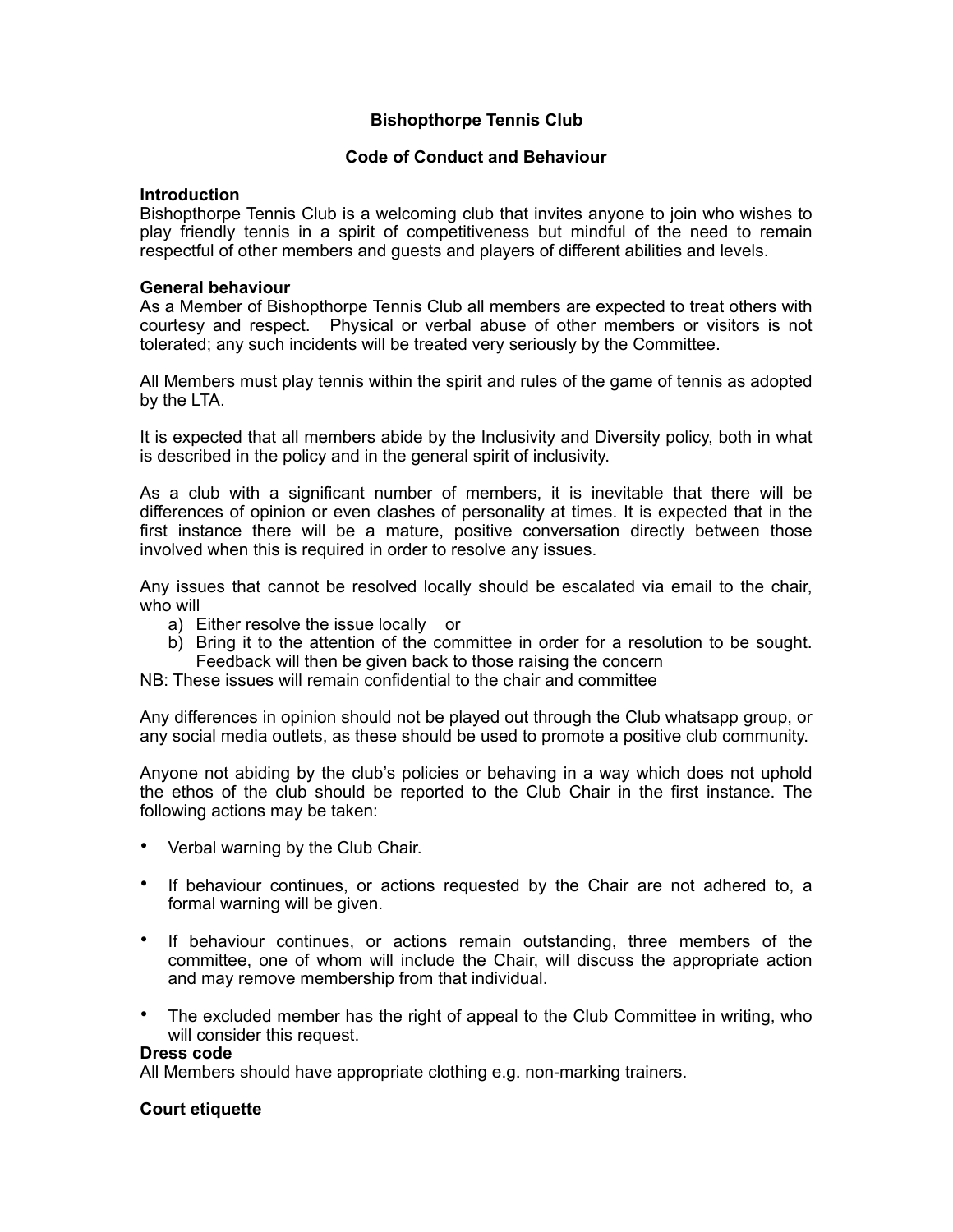If waiting to use Courts 2 or 3, please do not walk over Court 1 or behind players in the middle of a game; wait until a break between points and then only cross when invited to do so by the players on court.

At specified Club Sessions, or when there are people waiting, members should be prepared to mix in with all comers, optimising court use by playing doubles rather than singles, and to invite any waiting players onto court without undue delay.

Unless it is a designated Junior session, Juniors should give court space to adults.

## **Club facilities**

Used balls are provided free of charge for practice use, please return them to the basket in the Club House after use for other Members' benefit. Any balls beyond reasonable tennis use can be left in the box for dog training. Please retrieve any balls sent over the perimeter fencing.

Please wash, dry and put away any cups or plates used, and leave the Club House and toilet facilities clean and tidy.

The Club House and grounds are a non-smoking area.

Please park bicycles in the racks provided or if full away from the pathway.

The last person to leave the Club premises should ensure that the lights and electric sockets are switched off in the Club House and it is locked and the padlocks on the outer gates are secured.

## **Personal data**

Personal data is collected from members by requesting that members enter it on the membership form when you join the club.

The personal data will be used only as follows:

- in order to contact members with information about the tennis activities and social events happening at the club;
- to remind members when membership renewal is due;
- to contact members in an emergency.

The Club will never share your information with any third party without members' explicit consent.

The Club may retain members' data for as long as they remain a member of the club and for a period of one year after the member ceases being a member of the club.

Under the GDPR members have the right to:

- obtain access to, and copies of, the personal data that we hold about them;
- require the club to correct the personal data we hold about them if it is incorrect;
- require the club to erase members' personal data in certain circumstances;
- require the club to restrict its data processing activities in certain circumstances;